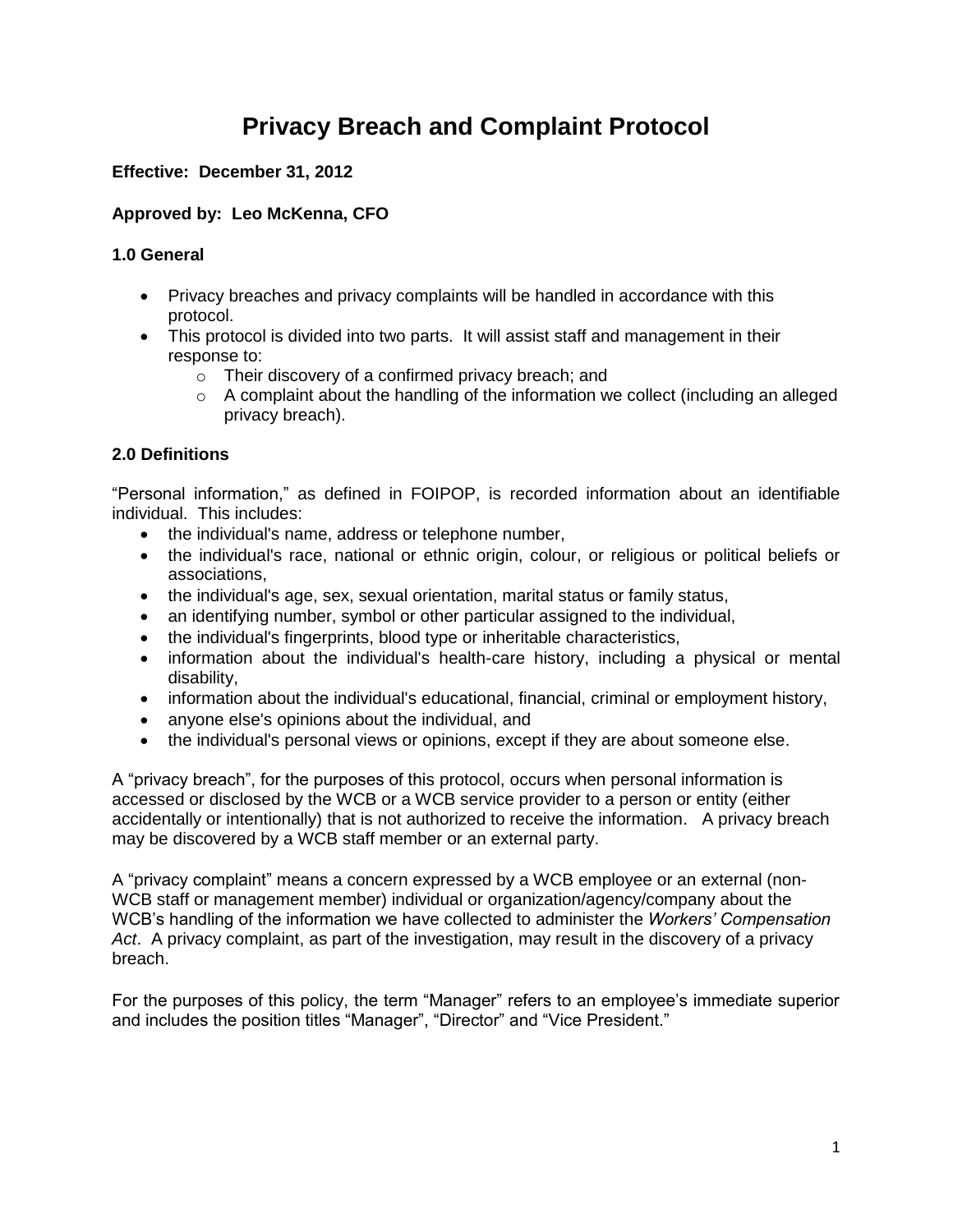## **3.0 Is it a Privacy Breach?**

The WCB is permitted by law to disclose the personal information of injured workers (without their consent) to a person or entity other than the worker under specific circumstances, as we administer the *Workers' Compensation Act*. In some instances, another law, such as the *Income Tax Act*, may require that we release personal information. Refer to *Authorized Release of Injured Worker Personal Information* for an overview of the circumstances under which the WCB can disclose injured worker personal information.

Privacy breaches most commonly occur when personal information about a worker is lost, or disclosed (mistakenly or purposely) outside the requirements of the law. Privacy breaches may be accidental or intentional; they may be a one-time occurrence or due to on-going problems such as a faulty procedure or technical glitches. Refer to *Tips for Identifying a Privacy Breach* for examples of breaches and tips for identifying a privacy breach.

## **4.0 Accountability**

- WCB employees are required to follow this protocol.
- WCB employees who are involved in the engagement of external agents or contractors by the WCB are accountable for advising these parties that any breach or potential breach of personal information must be immediately reported to the WCB.
- Managers are responsible for ensuring employee compliance with this protocol.

## **5.0 Privacy Breach Protocol Steps**

The Privacy Breach Protocol is made up of 4 steps:

- **Step 1.** Breach Identification and Retrieval
- **Step 2. Investigation and Containment**
- **Step 3.** Notification Affected Parties
- **Step 4.** Follow-up and Long-Term Action

Ideally, the Privacy Breach Protocol steps will be followed in sequence (refer to diagram in Appendix A). However, it is recognized that circumstances/factors may dictate that some be carried out simultaneously or out of sequence. Management is encouraged to consult with the WCB Legal Counsel (FOIPOP Administrator) or their designate for advice/counsel as required when carrying out their responsibilities as described in this document.

#### **Step 1. Identification and Retrieval**

- The staff member who discovers the potential breach must immediately complete the Initial Breach Report section of the *Privacy Breach Report Form*, providing as much information as possible about the nature and extent of the breach. When possible, s/he will initiate retrieval of the information (see operational procedure *Retrieval of Disclosed Documents*).
- The staff member will forward the partially completed Privacy Breach Report Form to the appropriate manager for investigation. Generally, the manager of the unit where a breach occurred and/or where a relationship exists with the individual whose privacy was breached, will be responsible for investigation.
	- $\circ$  If the incident involves claim information, the manager of the unit where the claim currently resides will typically be responsible for investigation. An exception will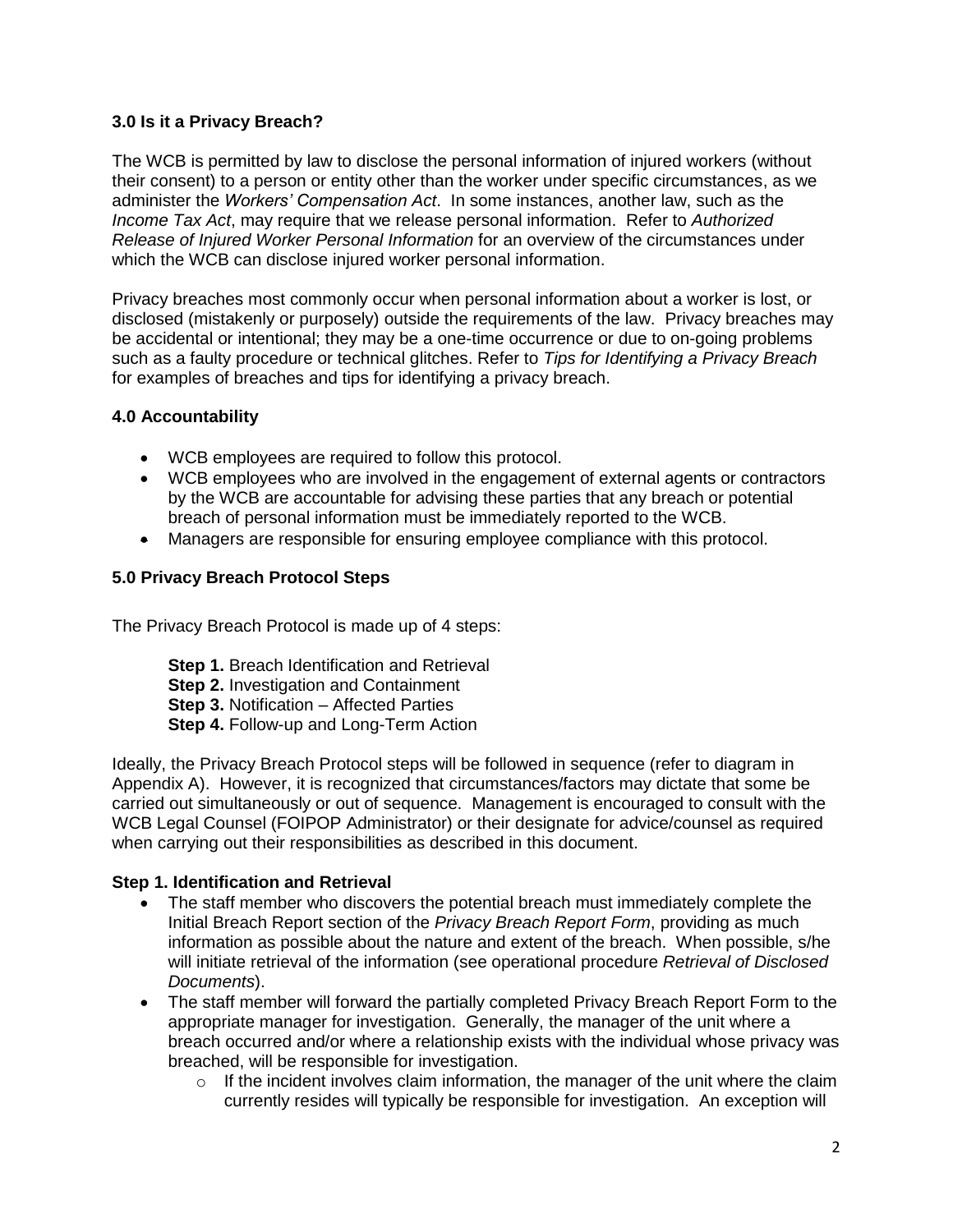be when the claim involved has been profiled to another unit in the time between the breach occurring and discovery (e.g., breach incident occurred in the ISC and the claim has since been assigned to a case worker; breach incident occurred in an IST/WST and the claim has since moved to HEB).

- $\circ$  If the incident involves assessment-related information that includes injured worker personal information (e.g., Experience Rating Statement, Monthly Advice Notice), the manager of Account Management will typically be responsible for investigation.
- $\circ$  If the incident involves a WCB employee's claim information, the manager of the unit where the claim is being managed will typically be responsible for investigation.
- $\circ$  If the incident involves a WCB employee's personal information (non-claim related), the manager of the employee's unit/department will typically be responsible for investigation, with assistance from the Human Resources Department as required.
- $\circ$  If the staff member who discovers the potential breach does not initially have enough information to determine that a breach occurred AND which department should take responsibility for investigation, the staff member will forward the Privacy Breach Report Form to his/her own manager.

#### **Step 2. Investigation and Containment**

- The manager is responsible for investigating the breach and documenting it on the Privacy Breach Report Form. In general, the objective of an investigation is to ensure the immediate requirements of containment and retrieval have been completed and to facilitate any immediate and/or longer term remedial or preventative actions.
- See the *Privacy Breach Investigation Guide* for guidelines on how to carry out an investigation and the level/depth of investigation that may be appropriate. Managers should direct questions regarding the type of investigation that should be carried out to the WCB Legal Counsel (FOIPOP Administrator) or their designate.
- Managers are responsible to make every effort to complete the investigation and forward the Privacy Breach Report Form (Initial Breach Report and Manager's sections completed) to Legal Services within **5 business days** of becoming aware that the incident occurred.
- In some cases, it may be appropriate to inform and/or involve other internal WCB parties in the investigation (e.g., other managers, senior management, Communications, Legal Counsel). If the investigating manager believes that others in the organization may be impacted by the incident, s/he will contact Legal Counsel (FOIPOP Administrator) or their designate as soon as possible for advice on who should be involved/aware of the breach incident and/or contribute to WCB's response.

## **Step 3. Notification - Affected Parties**

- The general rule is that specific individuals impacted by a privacy breach will be notified by the manager of the privacy breach investigation as soon as possible, regardless of the type of personal information disclosed.
- Impacted individuals will be notified by phone, followed by a letter (see *Guidelines for Advising Individuals of a Privacy Breach*). If the affected individual is an injured worker, a Contact Sheet can be completed on E-file to record notification call(s) although the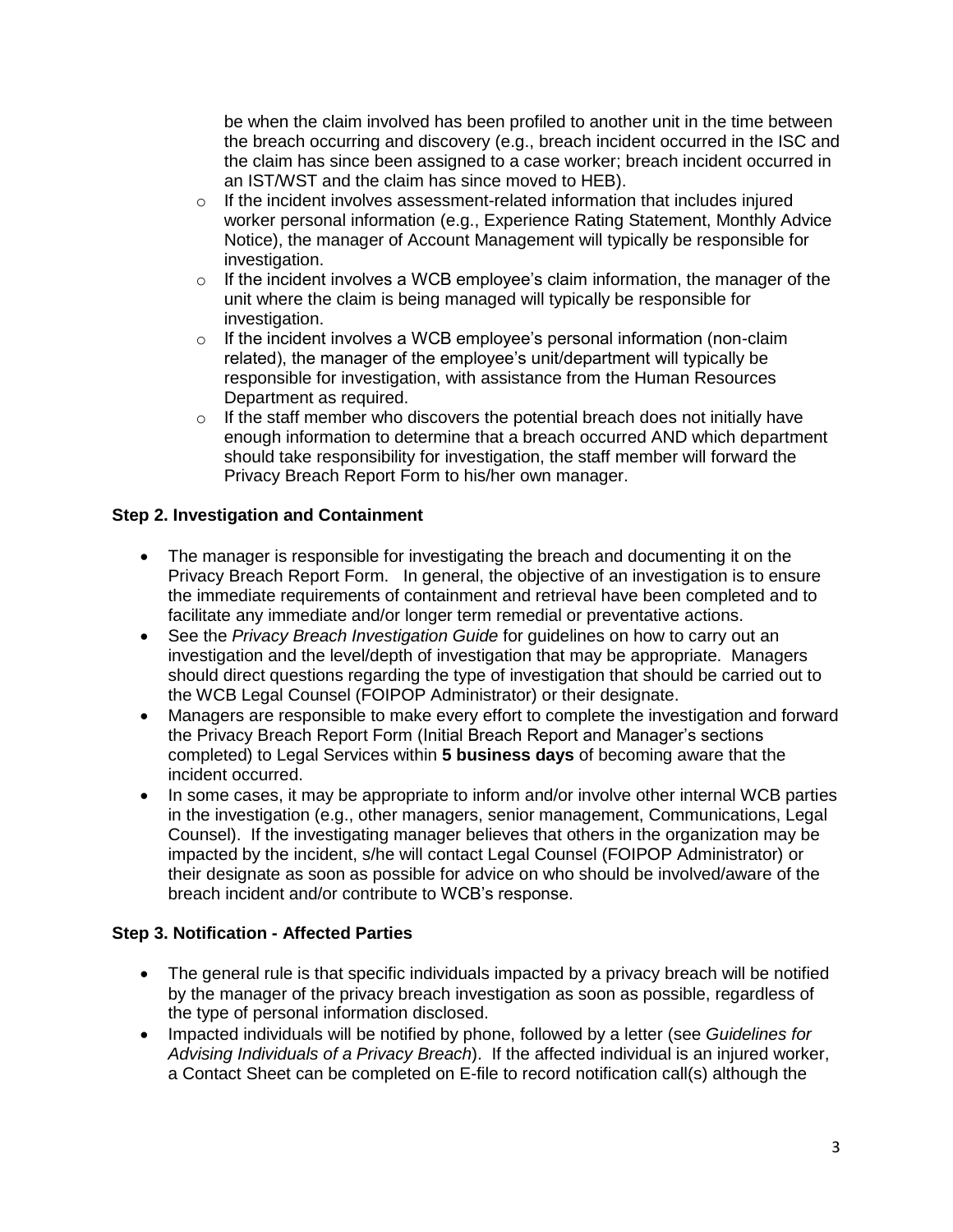information recorded should be minimal and must not make any reference to any other individuals (e.g., recipient(s)).

- Ideally, the privacy breach investigation has been completed prior to notification, so the impacted individual can be advised of all actions taken in response to the breach. However, notification may occur sooner if it is determined the potential harm of the breach to the individual may be avoided or mitigated by the individual knowing of the breach as soon as possible.
- In rare instances, it may be appropriate to consider alternative approaches to notification of impacted individuals (see *Guidelines for Advising Individuals of a Privacy Breach*). If the investigating manager believes that direct notification may not be appropriate given the circumstances of a specific incident, s/he will consult with Legal Counsel (FOIPOP Administrator) or their designate as soon as possible for advice on how to proceed with notification efforts.

## **Step 4. Follow-up and Long-Term Action**

#### Follow-up

- The manager will implement remedial actions (or seek approval to implement if required) identified as a result of the investigation in an effort to prevent further privacy breaches.
- WCB Legal Counsel (FOIPOP Administrator) or their designate will
	- o verify that all steps in the protocol have been carried out.
	- $\circ$  review the Privacy Breach Report Form to determine if the Privacy Breach Protocol has been followed. If deficiencies are identified, WCB Legal Counsel (FOIPOP Administrator) or their designate will contact the manager to discuss the deficiencies with a view to improved future reporting and management of privacy breaches.
- The WCB Legal Counsel (FOIPOP Administrator) or their designate will, using the Privacy Breach Incident Risk Assessment Tool, assign a risk level to the privacy breach incident for tracking and reporting purposes.

## Long-Term Action

- WCB Legal Counsel (FOIPOP Administrator) or their designate will, on a Quarterly basis, compile the information contained in Privacy Breach Report Forms and provide a Privacy Breach Trend Report to the Privacy Advisory Committee (PAC). The report will include charts and trend analysis of breach volumes by various dimensions (e.g., department, risk level, root cause). The report may also include:
	- $\circ$  Observations and details of specific incidents in order to provide context to the statistics;
	- o Information and/or trend analysis around privacy complaints (see Section 6.0 below).
- The Privacy Advisory Committee will review the report with the intent of identifying trends and root causes that will ultimately help prevent future breaches and improve organizational privacy practices. The Committee will develop advice or suggestions for further, longer-term organizational actions based on findings and observations supported by the Privacy Breach Trend Report and submit to senior management for consideration and/or prioritization.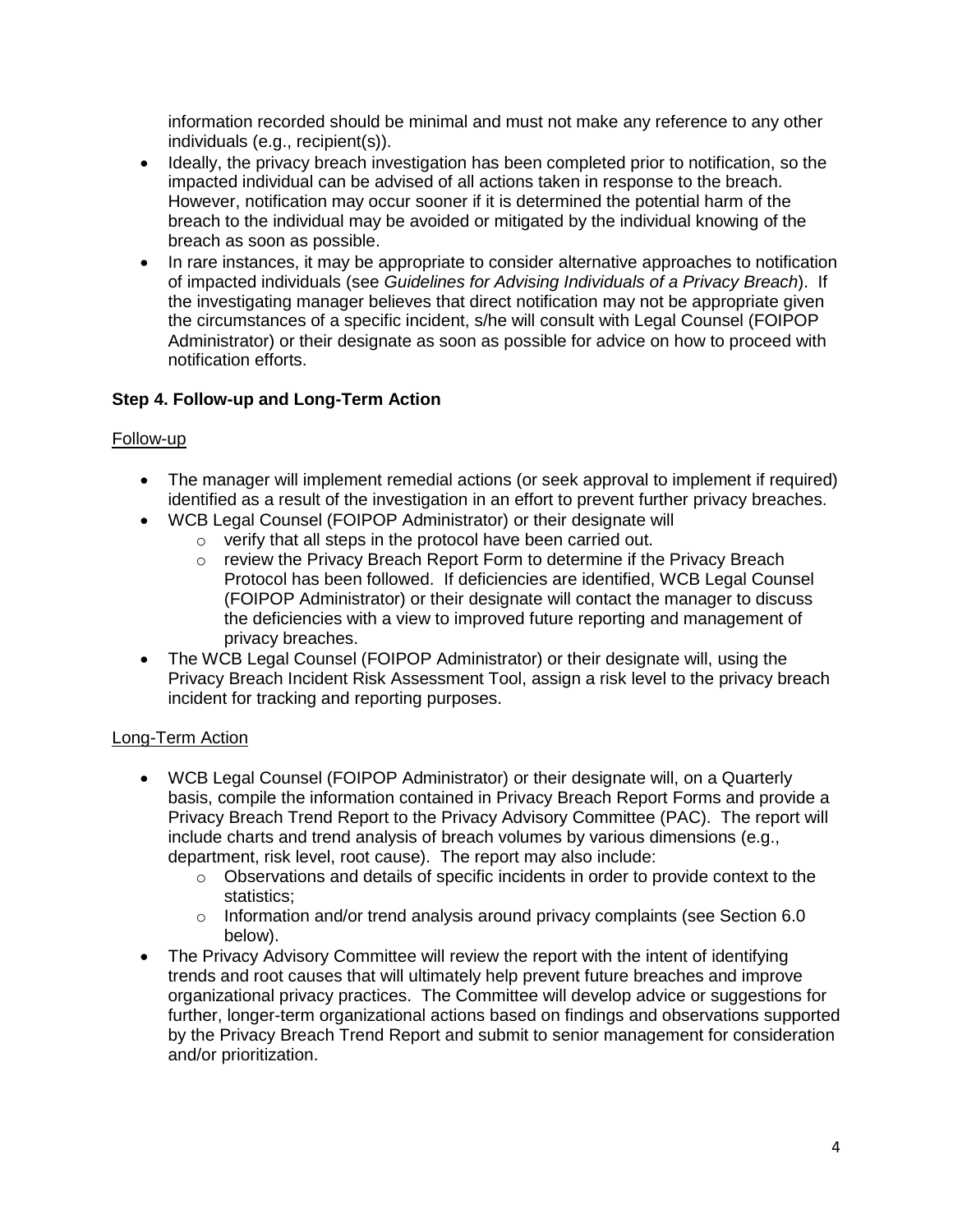# **6.0 Privacy Complaint Process**

WCB employees may receive a call or letter from a citizen or another WCB employee:

- complaining of an alleged breach of that person's personal information;
- complaining that they have received someone else's personal information in error;
- expressing a general concern about the WCB's handling of the information we collect.

This is a privacy complaint. It may be determined, upon initial or more in-depth review, a privacy breach has occurred. In these instances, the WCB Privacy Breach Protocol (above) will be used.

## **Step 1. Receive and Document the Complaint**

- When a complaint is received by telephone or in person, discuss the details of the complaint with the complainant and document what the complainant believes has happened.
- When a complaint is received by e-mail or letter, or once the details provided to you in person or by phone have been documented, forward the complaint to your manager.
- If the complaint is an injured worker complaining they have received the personal information of another injured worker, use the Privacy Breach Protocol (above) and discontinue use of the Privacy Complaint Process.
- NOTE: Documentation of privacy complaints must NOT be added to a claim file (i.e., on E-file). This will help to prevent any misperception that claim adjudication may be affected by initiating a complaint.

## **Step 2. WCB Response Coordination**

- The manager will report the complaint to the WCB Legal Counsel (FOIPOP Administrator) or their designate.
- Complaints received by the Client Relations Officer may be sent directly to the WCB Legal Counsel (FOIPOP Administrator) or their designate, instead of first going to a manager.
- WCB Legal Counsel (FOIPOP Administrator) or their designate will be responsible for the WCB's response and decide who within the WCB should be notified.

## **Step 3. Investigation and Communication with the Complainant**

- The WCB Legal Counsel (FOIPOP Administrator) or their designate will:
	- o Send written acknowledgement to the complainant, restating the details presented by the complainant.
	- o Contact the complainant as soon as possible, but no later than 30 days of receiving the complaint, and advise them:
		- They may need to contact the complainant for more information as the investigation progresses discuss the complaint with other in the WCB to fully understand the complaint.
		- They may also need to get in touch with other people to fully understand the complaint and this could require the mention of the complainants name and some of the details of their personal information as part of the investigation.